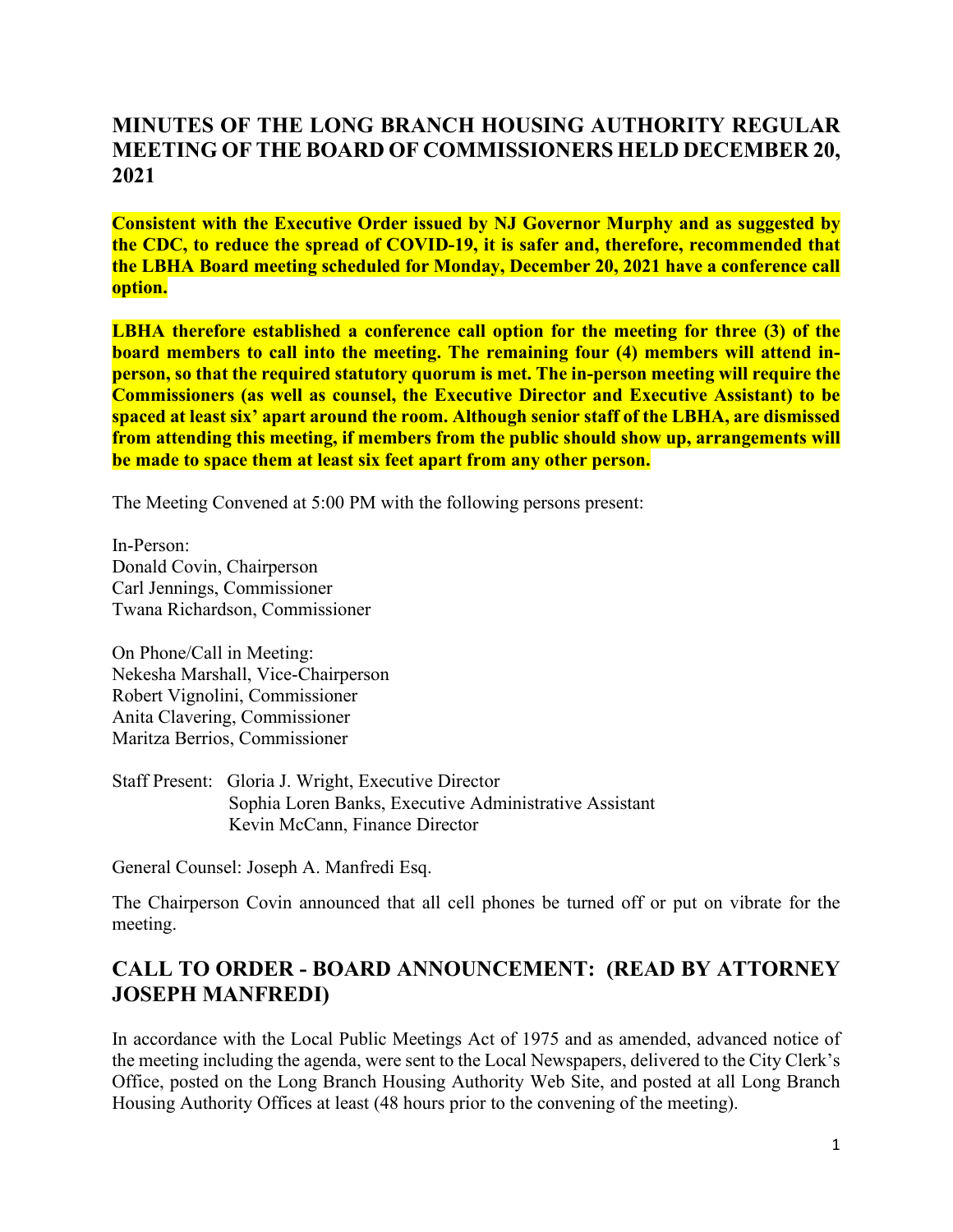## **CHAIRPERSON COVIN LED THE SALUTE TO THE FLAG**

Gloria J Wright, Executive Director opened the meeting with Roll Call. Commissioners present and absent are listed above.

### **ADOPTION OF THE PUBLIC SESSION MINUTES OF THE REGULAR MEETING OF NOVEMBER 15, 2021**

Commissioner Vignolini made a motion to approve and accept the minutes of the public session of the regular meeting held November 15, 2021, second by Commissioner Jennings.

Roll Call Vote Taken:

Ayes, Commissioners Vignolini, Clavering, Berrios, Jennings, Richardson, Vice-Chairperson Marshall, and Chairperson Covin.

Opposed, None Abstain, None Absent, None Motion, Carried

#### **EXECUTIVE DIRECTORS REPORT:**

Executive Director Wright provided the board with relevant activities and news for the month of November 2021. Executive Director Wright outlined and summarized the Executive Director's Report provided to the Board.

#### **No public present.**

#### **Resolution 12-01-2021 - Resolution approving the list of bills for November 2021, and authorizing the payment of bills**

Commissioner Jennings stated that finance committee has reviewed the List of bills with the Finance Department and that all questions have been satisfied. Commissioner Jennings requested a motion to accept and approve Resolution 12-01-2021 the List of Bills in the amount of **\$1,398,713.37**, seconded by Commissioner Vignolini.

Roll Call Vote Taken: Ayes, Commissioners Vignolini, Clavering, Berrios, Jennings, Richardson, Vice-Chairperson Marshall, and Chairperson Covin.

Opposed, None Abstain, None Absent, None Motion, Carried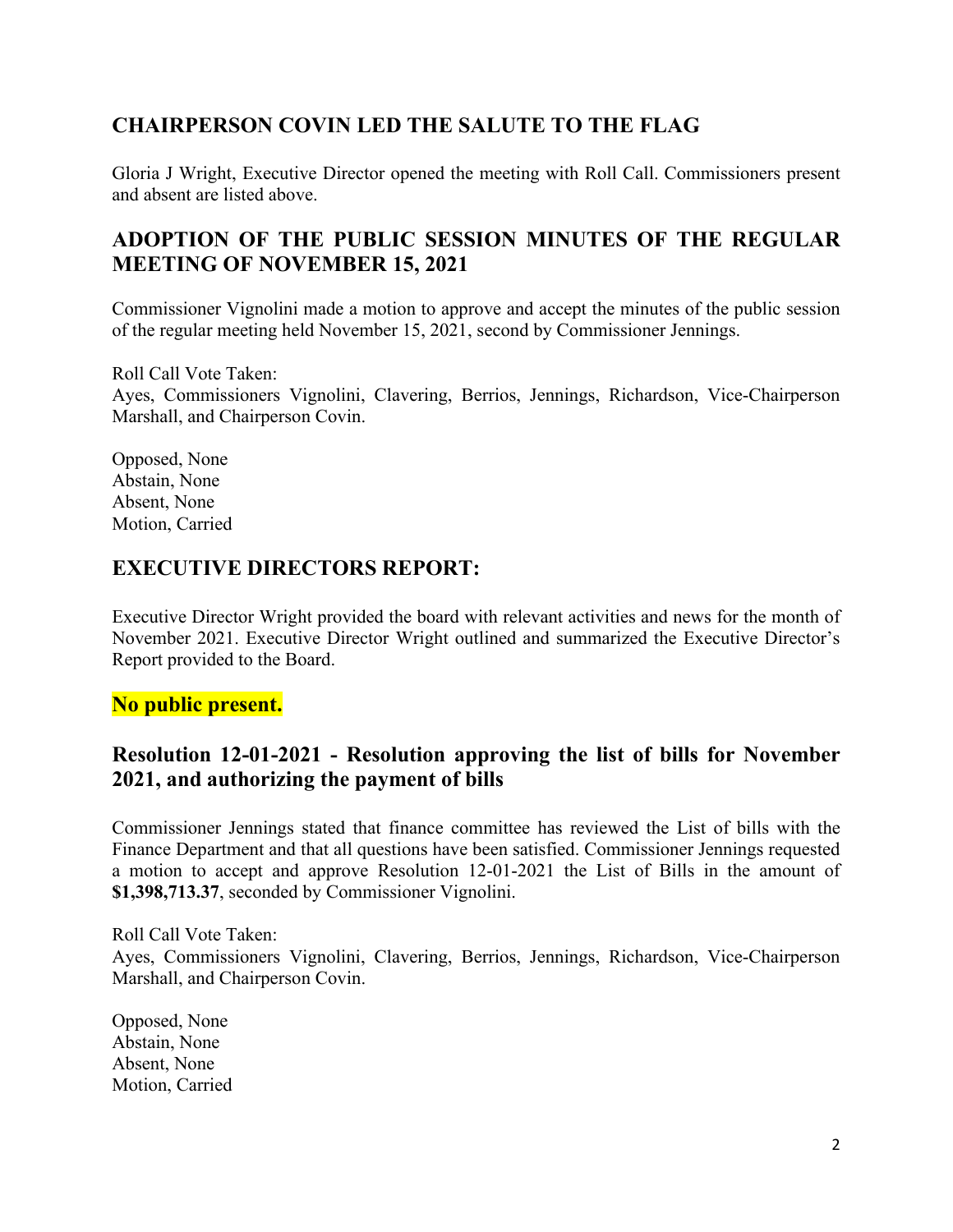## **Resolution 12-02-2021 - Resolution approving the transaction, authorizing the Long Branch Housing Authority Housing Choice Voucher Program Small Area Fair Market Rents (SAFMR'S) for 2022**

Commissioner Jennings made a motion to approve and accept Resolution 12-02-2021, seconded by Commissioner Richardson.

Roll Call Vote Taken: Ayes, Commissioners Vignolini, Clavering, Berrios, Jennings, Richardson, Vice-Chairperson Marshall, and Chairperson Covin.

Opposed, None Abstain, None Absent, None Motion, Carried

#### **Resolution 12-03-2021 - Resolution authorizing the transaction, amending a contract for Elevator Maintenance and Repair Services, authorizing an expenditure of funds in an amount not to exceed \$33,000.00 for emergency repairs at Chester Arthur and Kennedy Towers**

Commissioner Berrios made a motion to approve and accept Resolution 12-03-2021, seconded by Vice-Chairperson Marshall.

Roll Call Vote Taken: Ayes, Commissioners Vignolini, Clavering, Berrios, Jennings, Richardson, Vice-Chairperson Marshall, and Chairperson Covin.

Opposed, None Abstain, None Absent, None Motion, Carried

# **Resolution 12-04-2021 - Resolution approving the transaction, authorizing participation in the Naspo ValuePoint Cooperative for the purchase of goods and services**

Commissioner Berrios made a motion to approve and accept Resolution 12-03-2021, seconded by Vice-Chairperson Marshall.

Roll Call Vote Taken:

Ayes, Commissioners Vignolini, Clavering, Berrios, Jennings, Richardson, Vice-Chairperson Marshall, and Chairperson Covin.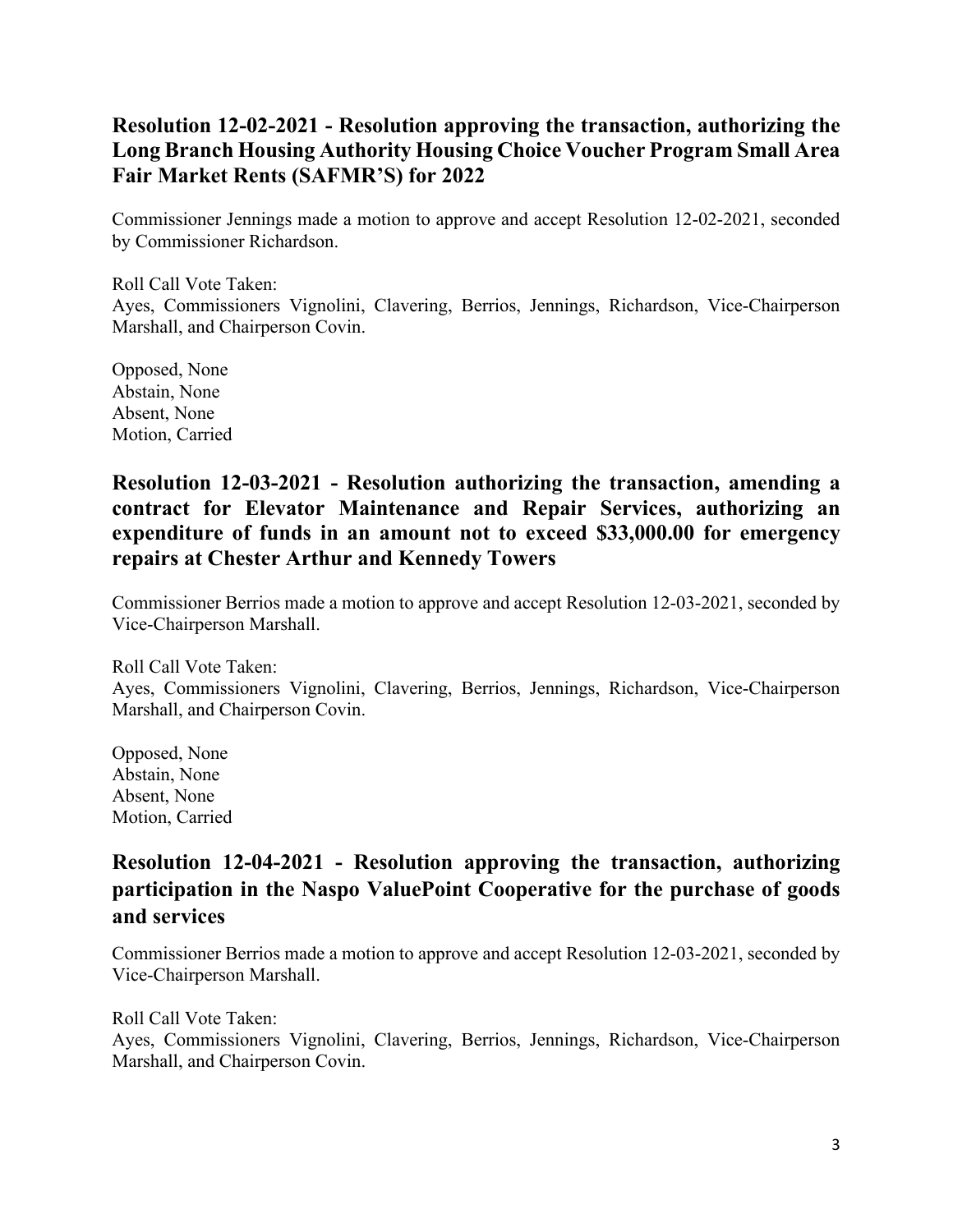Opposed, None Abstain, None Absent, None Motion, Carried

# **Resolution 12-05-2021 - Resolution authorizing the purchase of 10 tickets (\$15.00 per ticket) in the amount not to exceed \$150.00, for the Annual Rev. Martin Luther King, Jr. Guild Grab & Go Soul Food Dinner**

Vice-Chairperson Marshall made a motion to approve and accept Resolution 12-05-2021, seconded by Commissioner Richardson.

Roll Call Vote Taken: Ayes, Commissioners Vignolini, Clavering, Berrios, Jennings, Richardson, Vice-Chairperson Marshall, and Chairperson Covin.

Opposed, None Abstain, None Absent, None Motion, Carried

#### **Resolution 12-06-2021 - Resolution authorizing a Closed Session of the Regular Meeting of the Board of Commissioners on December 20, 2021.**

Commissioner Vignolini made a motion to approve and accept Resolution 12-06-2021, seconded by Commissioner Richardson.

Roll Call Vote Taken: Ayes, Commissioners Vignolini, Clavering, Berrios, Jennings, Richardson, Vice-Chairperson Marshall, and Chairperson Covin.

Opposed, None Abstain, None Absent, None Motion, Carried

## **BACK TO PUBLIC SESSION AT 5:29PM**

#### **COMMISSIONERS COMMENTS AND CONCERNS:**

Commissioners wished all to have a safe and happy holiday season.